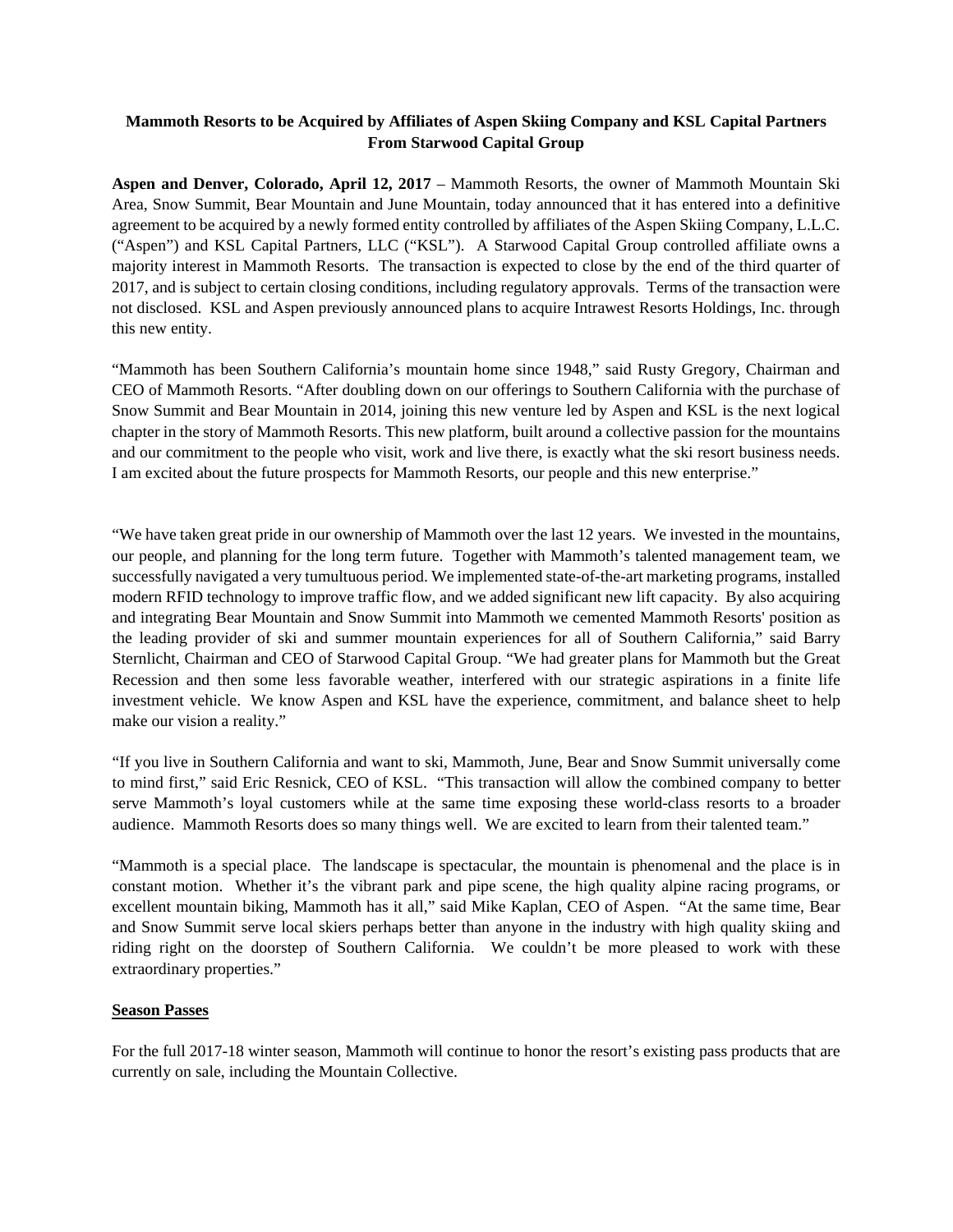#### **Advisors**

Morgan Stanley & Co. LLC is serving as financial advisor to Mammoth Resorts. Goldman, Sachs & Co. is serving as financial advisor to the new entity formed by Aspen and KSL.

Kirkland & Ellis LLP is serving as legal advisor to Mammoth. Hogan Lovells US LLP, Latham and Watkins LLP and Simpson Thacher & Bartlett LLP are serving as legal advisors to Aspen and KSL.

#### **About Mammoth**

Mammoth Resorts is the leading four-season mountain resort operator in California. The company owns and operates a variety of recreation, hospitality, real estate development, food and beverage and retail enterprises. This includes Mammoth Mountain Ski Area, Snow Summit, Bear Mountain and June Mountain, which collectively host over two million annual skier/snowboarder visits. Mammoth Resorts is also the owner-operator of Tamarack Lodge and Resort, Mammoth Mountain Inn, Juniper Springs Resort, the Village Lodge, Mammoth Mountain Bike Park, Snow Summit Bike Park, Mammoth Snowmobile Adventures, Sierra Star Golf Course, and Bear Mountain Golf Course. For more information visit [www.mammothresorts.com.](http://www.mammothresorts.com/)

## **About Aspen Skiing Company**

Aspen Skiing Company owns and operates the four mountains of Aspen Snowmass – Snowmass, Aspen Mountain, Aspen Highlands and Buttermilk – as well hospitality properties The Little Nell, Residences at The Little Nell, Limelight Aspen and Limelight Ketchum in Ketchum, Idaho, In addition, Aspen Skiing Company owns and operates numerous retail and rental locations through the resort and the Roaring Fork Valley. For more information, visit [www.aspensnowmass.com](http://www.aspensnowmass.com/).

#### **About KSL Capital Partners**

KSL Capital Partners, LLC is a private equity firm specializing in travel and leisure enterprises in five primary sectors: hospitality, recreation, clubs, real estate and travel services. KSL has offices in Denver, Colorado; Stamford, Connecticut; and London. Since 2005, KSL has raised approximately \$7.5 billion in equity capital commitments. KSL's current portfolio includes some of the premier properties in travel and leisure. For more information, please visit www.kslcapital.com.

#### **About Starwood Capital Group**

Starwood Capital Group is a private alternative investment firm with a core focus on global real estate, energy infrastructure and oil & gas. The Firm and its affiliates maintain nine offices in three countries around the world, and currently have more than 2,000 employees. Starwood Capital Group has raised over \$37 billion of equity capital since its inception in 1991, and currently manages approximately \$52 billion in assets. The Firm has invested in virtually every category of real estate on a global basis, opportunistically shifting asset classes, geographies and positions in the capital stack as it perceives risk/reward dynamics to be evolving. Over the past 25 years, Starwood Capital Group and its affiliates have successfully executed an investment strategy that involves building enterprises in both the private and public markets. Additional information can be found at www.starwoodcapital.com.

## **Media Contacts:**

Starwood Capital Group